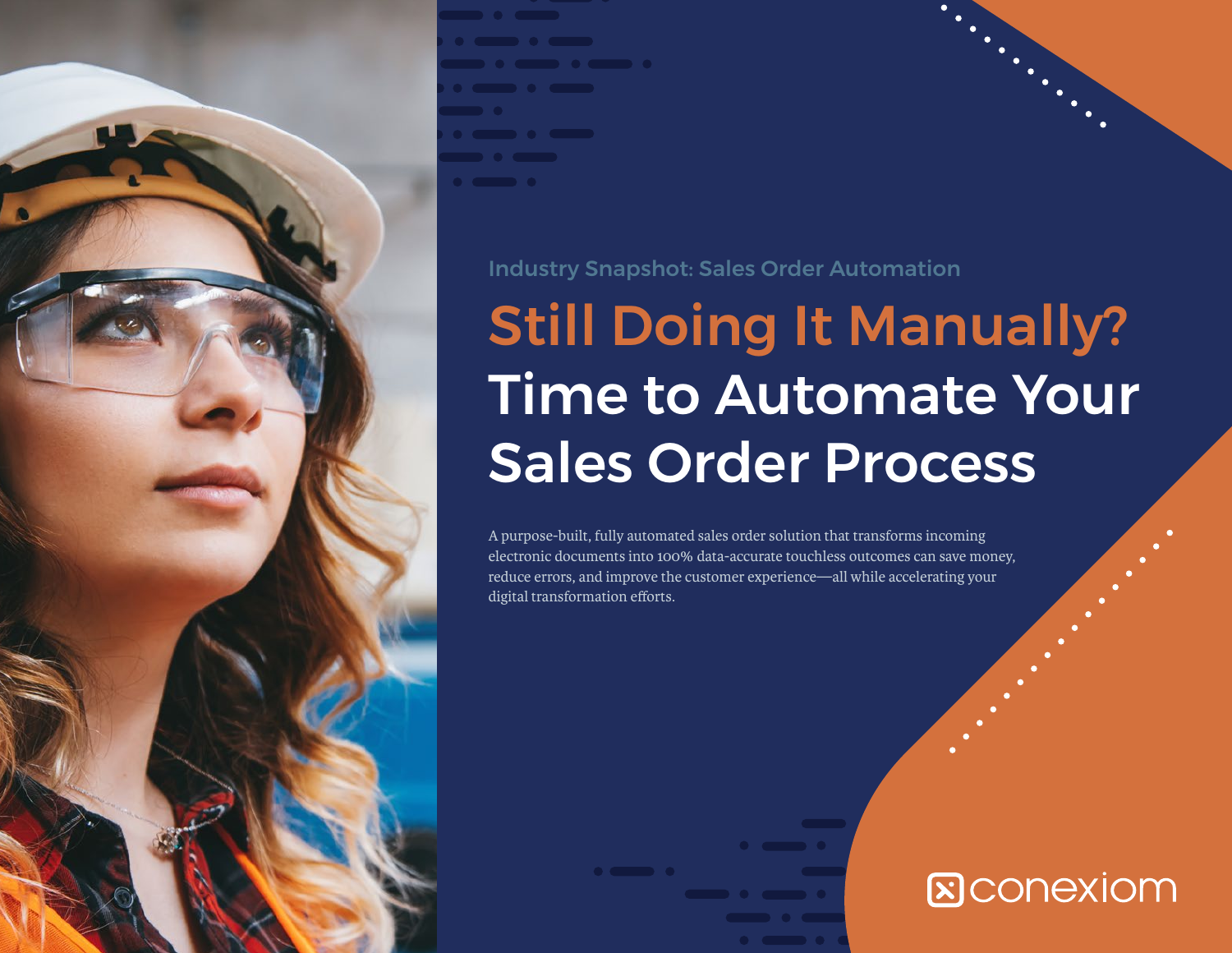## Table of Contents

 $\bullet$   $\bullet$ 

**Service** 

 $\bullet \hspace{2mm} \bullet \hspace{2mm} \bullet \hspace{2mm} \bullet \hspace{2mm} \bullet \hspace{2mm} \bullet \hspace{2mm} \bullet \hspace{2mm}$ 

 $\sim$   $\sim$   $\sim$   $\sim$ 

**Die** 

 $\blacksquare$ 

 $\blacksquare$ 

**03**

Introduction

. . . . . . <u> a componente de la componente de la componente de la componente de la componente de la componente de la compo</u>

**04**

What Is Sales Order Automation?



True Automation

**06**

Benefits of a Purpose-Built SOA Solution

**07**

The Right Tool for Digital **Transformation**  **08**

Modernize Your Customer Experience with Sales Order Automation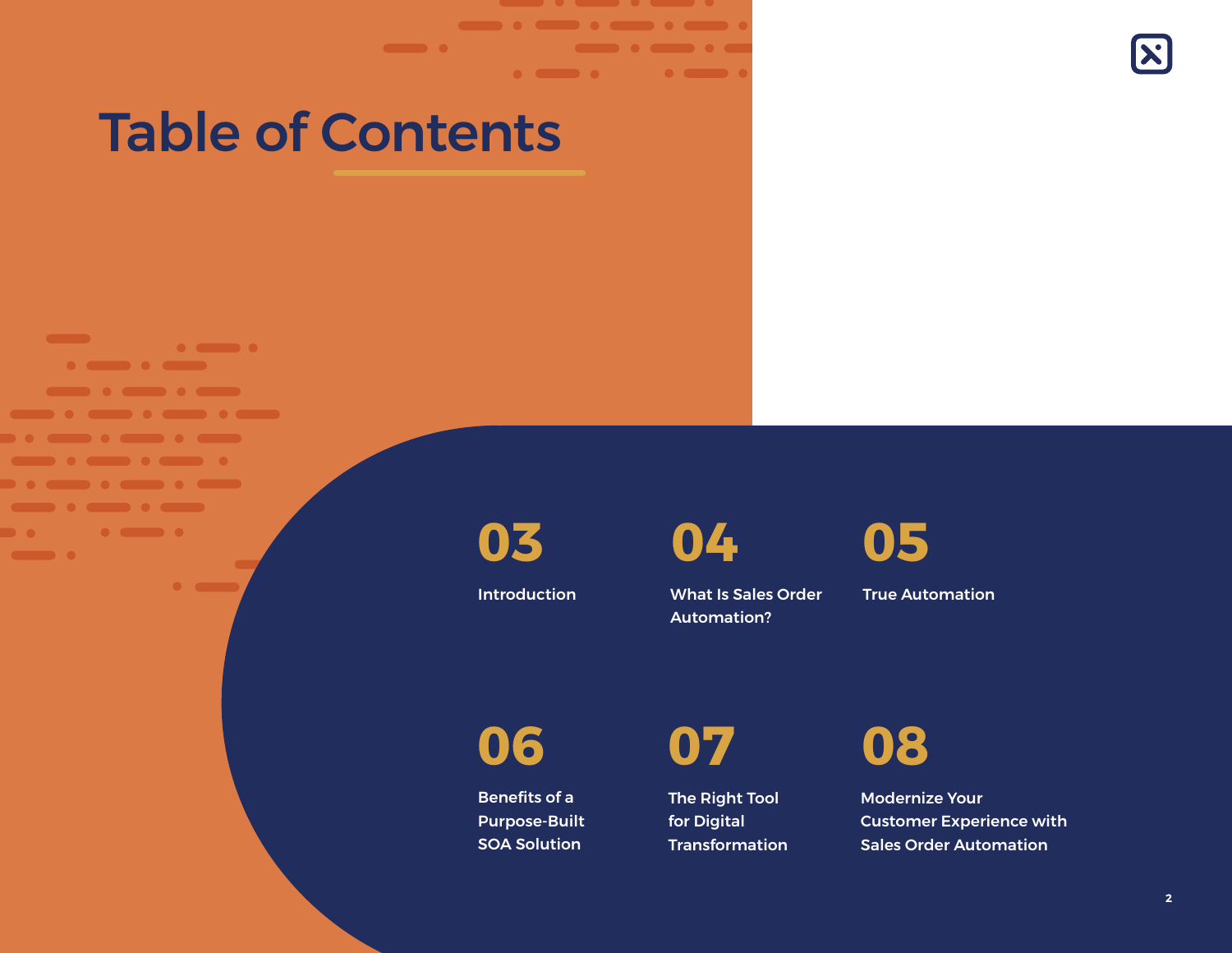### Introduction

U.S. sales processed through B2B ecommerce sites and online consumer marketplaces such as Amazon [increased 10.9% to reach \\$9 trillion](https://www.digitalcommerce360.com/product/b2b-ecommerce-market-report/), the highest ever, according to the 2020 U.S. B2B Ecommerce Market Report. Even more impressive, the report says, is that B2B ecommerce grew more than 18% in 2019 to \$1.3 trillion.

Despite this proliferation of electronic sales transactions, customers still tend to fax and email purchase orders that companies need to manually enter. With a high volume of customers, this antiquated approach to orders sets companies up for errors, delays, and wasted resources.

In fact, [almost half \(49.3%\) of total B2B sales](https://www.digitalcommerce360.com/2019/03/22/b2b-ecommerce-sales-surpass-1-trillion-with-more-growth-to-come/) are still conducted manually, according to a 2018 B2BecNews survey of 276 manufacturers, wholesalers and distributors by personnel such as account managers and salespeople. Therefore, anything that manufacturers and wholesale distributors can do to simplify processes and reduce the time it takes to get products and services to the customer —without errors—can save money and earn repeat customers.

"Manufacturers increasingly believe that what sets them apart is not the product, rather it is their ability to deliver superior service in a highly competitive market," says Mark Toffoli, Vice President of Sales and Business Development for Conexiom. "The one who can deliver the most efficient transactions and do it with zero errors is going to retain the most customers and have the most profitable business. Error-free service becomes a differentiator when products become very similar."

**"Purpose-built Sales Order Automation (SOA) solutions can eliminate the need for human intervention and provide touchless transactions for all orders with 100% accuracy."**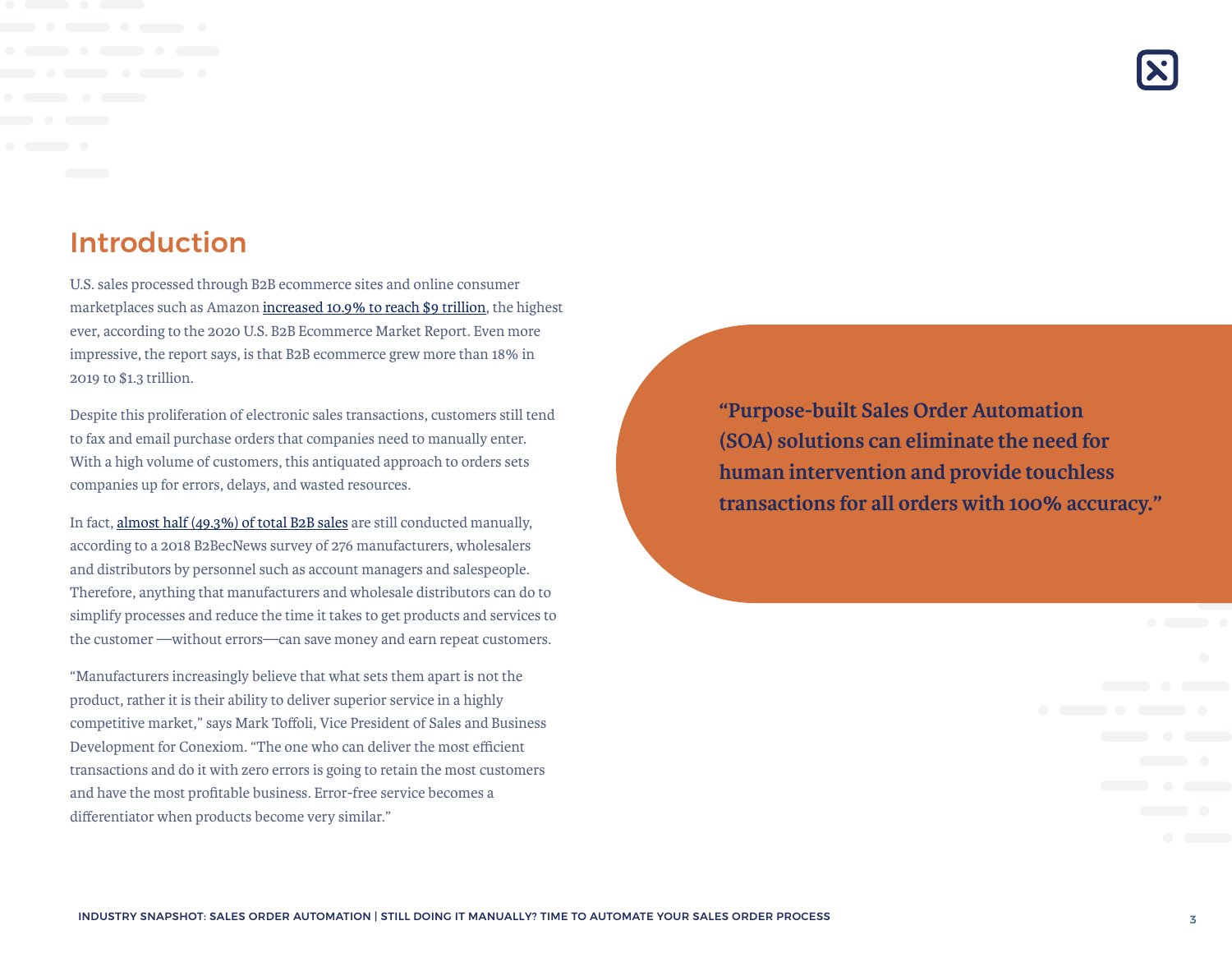## What Is Sales Order Automation?

Fortunately, there are solutions on the market that take the manual labor out of generating, processing, and analyzing sales orders. A purpose-built sales order automation solution that delivers 100% data accuracy and touchless orders will save costs and create efficiencies. But in the long run, you can understand the buying history of your customers to help direct marketing efforts and generate new business.

The sales order process seems simple enough. A customer service rep must key purchase order information into their ERP system so that it becomes a sales order for the seller. Once it becomes a sales order in the seller's system, it sets off the chain of events from order fulfillment to billing.

For businesses that do low volumes of sales, a human can take care of most tasks. As volume increases, however, the potential for mistakes increases and costs build up as more personnel are hired to handle sales orders.

With Conexiom, a buyer sends a purchase order via email, and the information is taken out of the email and populated into the ERP system automatically. This completely eliminates the need for manual entry and makes the process 100% touchless.

**There are many benefits to purpose-built Sales Order Automation (SOA) solutions, including the following:**



Touchless transactions eliminate the need for human intervention and provides 100% accuracy.



Less human interaction reduces potential for errors and increases transaction speed while maximizing efficiency and profitability.



Pure SOA solutions automate all transactions regardless of their format, complexity, or repeatability, and work with all sales order formats.



Through machine learning, customized business rules are automatically applied to repeat customers' purchase orders.



Mature solutions differentiate between structured and unstructured data in any digital document to find patterns and populate sales orders in seconds.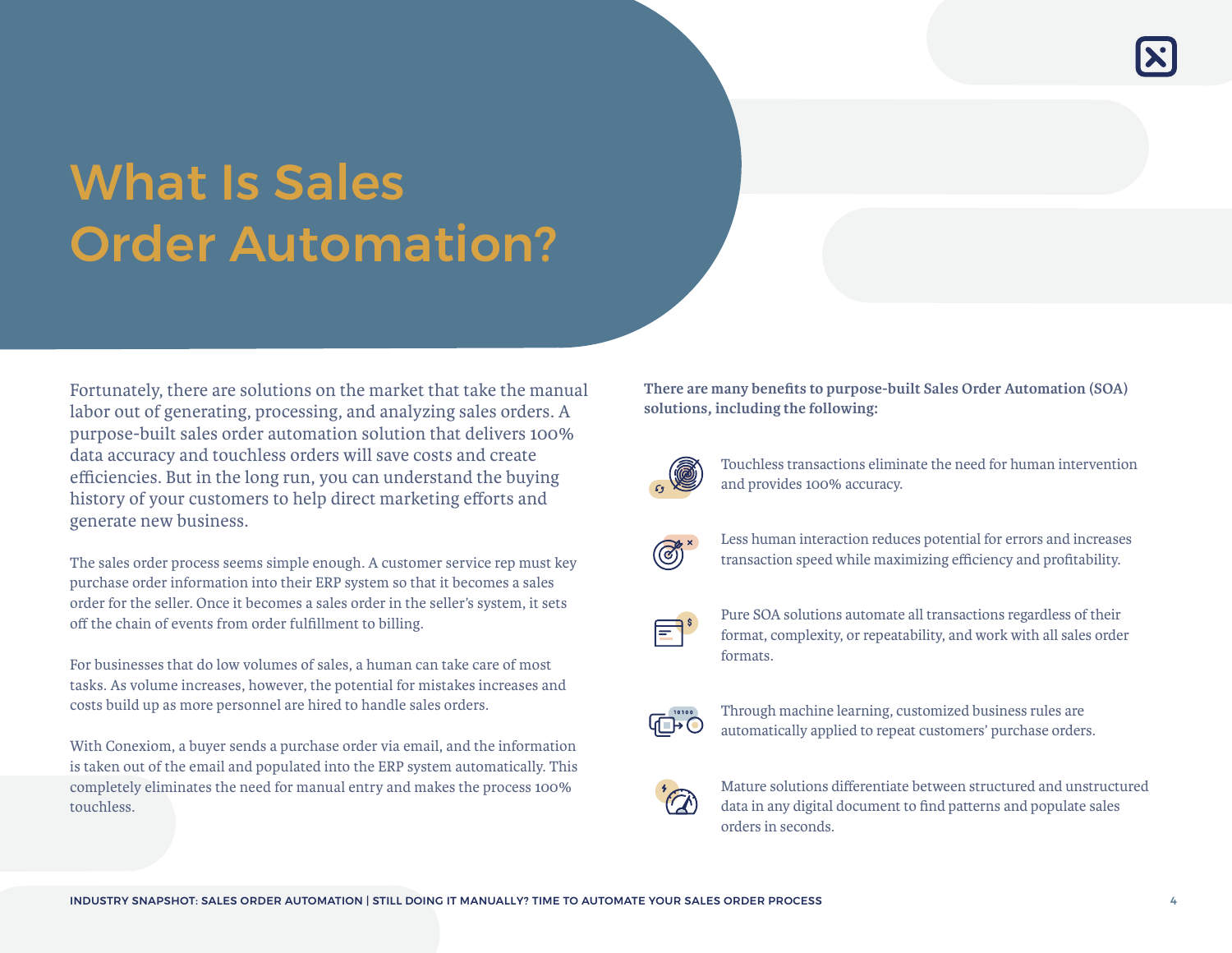### True Automation

Not all SOA solutions are created equal. While some SOA solutions feature partial automation such as optical character recognition (OCR) or robotic process automation (RPA), many don't offer True Automation. True Automation enables information to be extracted from a digital document with 100% accuracy and transformed into a touchless order in a company's enterprise resource system (ERP).

Some companies that claim to offer automation are really just workflow solutions, meaning they can take customer orders and put them into a customer's sales order platform. In reality, however, they only deliver about 60% to 70% automation, and validation with a customer service representative or a sales team is still required.

**"Some companies that claim to offer automation are really just workflow solutions, meaning they can take customer orders and put them into a customer's sales order platform."**

#### **Consider the following features of a truly automated SOA solution:**



For organizations already employing EDI and other electronic means of producing sales documents, truly automated SOA can seamlessly integrate with existing systems, such as Salesforce, with little or no extra investment in hardware or software.

Comprehensive automation can take information from a hard copy or emailed sales order in more than 50,000 unique formats, and immediately populate information such as part number, customer number, and prices into a company's ERP system within minutes.



In some cases, orders can be fulfilled and on the way to a customer from a company's warehouse within 15 minutes.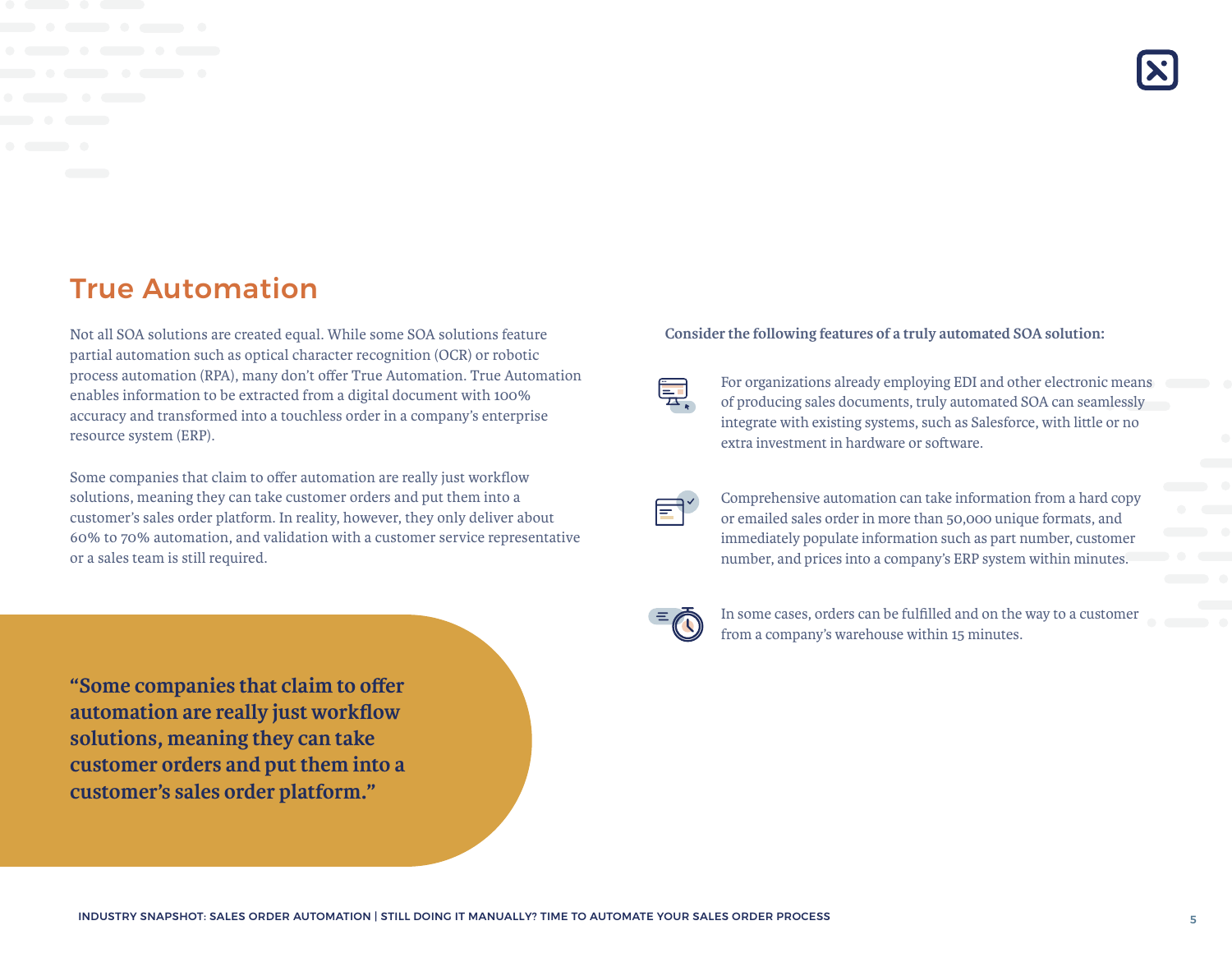

**"A fully automated SOA solution can eliminate costly human error in supply chains, while ensuring there is an electronic audit trail if there is a problem."**

### Benefits of a Purpose-Built SOA Solution

Cloud-based sales order automation solutions can remove the need for manual entry of sales orders, freeing up salespeople and customer service personnel to deliver a first-class customer experience and sharpen their competitive edge. The average CSR spends up to 50% of their day manually typing in sales orders—that's valuable time that could be freed up with SOA, to be better spent on higher-value activities that deliver a superior customer experience.

One of the biggest benefits is exceeding customer expectations of business outcomes. A fully automated SOA solution can eliminate costly human error in supply chains, while ensuring there is an electronic audit trail if there is a problem. With more than 1,400 unique algorithms to accommodate all the high degrees of variability in sales orders, Conexiom can make sure there are no errors in production from sales to procurement to AP invoice payment.

For recordkeeping, electronic archives save a copy of the purchase order to ensure both an electronic notification and an audit trail. Artificial intelligence (AI) helps power a data assessment engine that can organize, sort, and analyze thousands of emails to help you better automate your sales orders and give the best service to your customers. Sales order analytics can sift through thousands of emails, assess high and low volume customers, and help target marketing efforts to future sales.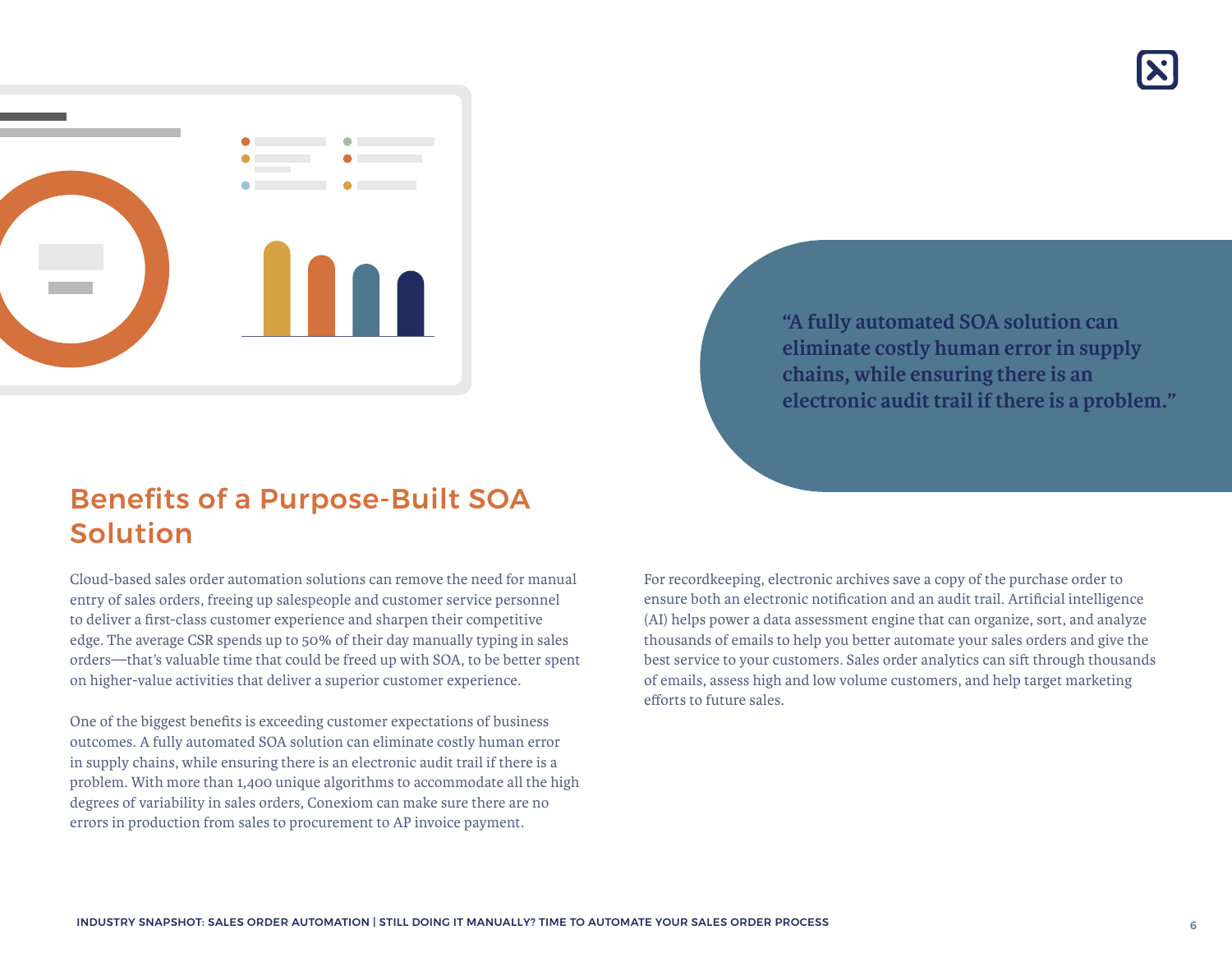



## The Right Tool for Digital Transformation

The pandemic has changed the way that companies do business, and contactless is now the preferred method of handling transactions. For organizations looking to step up their digital transformation, now is the time to upgrade.

"If you're a manufacturer or distributor, there probably isn't a better time to digitally transform, whatever that means to your specific organization," says Judd Marcello, Chief Marketing Officer for Conexiom. "Modernizing your approach to processes, specifically manual processes, with automation is now the imperative."

Where do you start? You start with processes that are costly, inefficient, and error prone. Upgrading or accelerating an SOA project could be the perfect way to get started on that digital transformation project your organization has been meaning to accomplish.

With the right SOA transformation partner—like Conexiom—time to value can be as little as 30 days. The best part: No one on the buyer or the seller side has to change their processes to benefit from our unique approach to SOA.

The results appear almost instantly; just look at the satisfied customers. Conexiom's SOA tools helped Grainger, an industrial distributor, by ensuring that 95% of their orders are processed in under 2 minutes. The company also helped eliminate \$3.3 million in yearly manual entry costs at electrical distributor Werner Electric Company. Finally, at a leading global manufacturer of aerospace systems, Conexiom's automation software reduced order processing time from 1 to 3 hours to less than 2 minutes.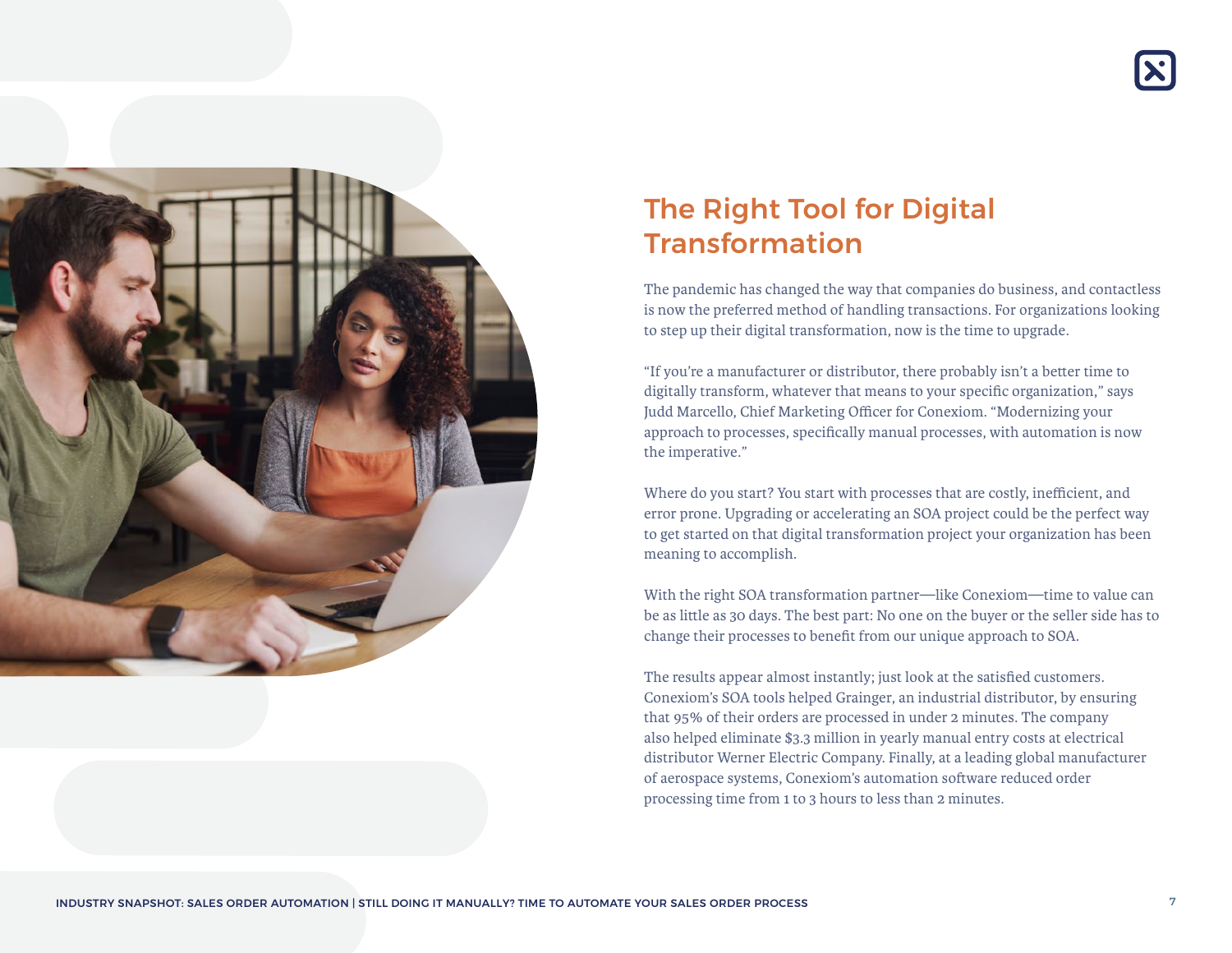### Modernize Your Customer Experience with Sales Order Automation

Working with a vendor that provides a purpose-built SOA solution that delivers true automation can help your business enjoy lower costs, accurate orders, and happier clients.

While it's easy to take the word of companies that offer automation to the sales order process, only Conexiom delivers true automation: 100% accurate and 100% touchless, across 100% of your orders. True automation can help modernize and scale your business to better serve your customers.



 $|\mathbf{x}|$